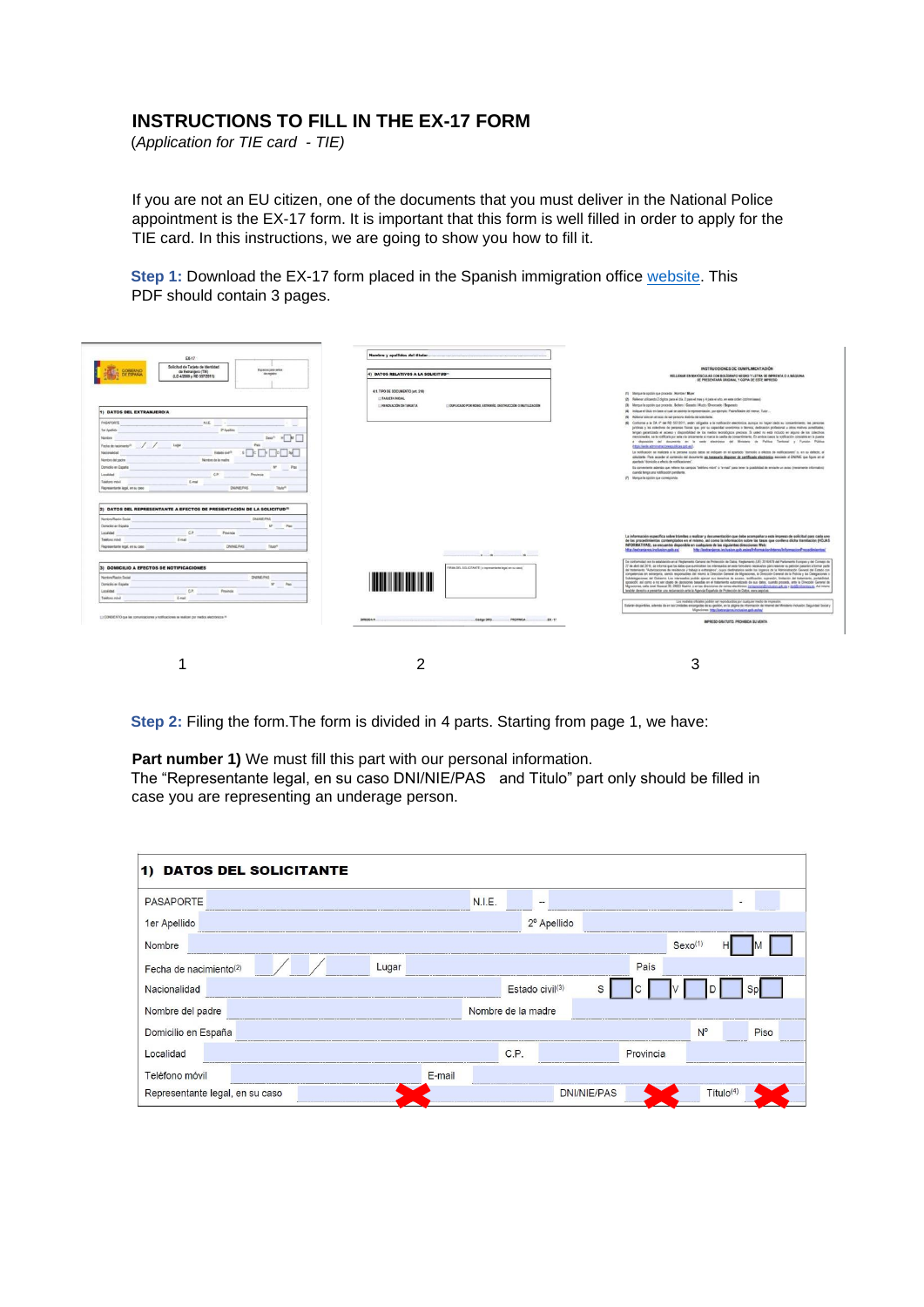| 2) DATOS DEL REPRESENTANTE A EFECTOS DE PRESENTACIÓN DE LA SOLICITUD <sup>(5)</sup> |                                             |  |  |  |  |  |  |  |
|-------------------------------------------------------------------------------------|---------------------------------------------|--|--|--|--|--|--|--|
| Nombre/Razón Social                                                                 | DNI/NIE/PAS                                 |  |  |  |  |  |  |  |
| Domicilio en España                                                                 | N°<br>Piso                                  |  |  |  |  |  |  |  |
| Localidad                                                                           |                                             |  |  |  |  |  |  |  |
| Teléfono móvil<br><b>Second</b>                                                     |                                             |  |  |  |  |  |  |  |
| Representante legal, en su caso                                                     | <b>DNI/NIE/PAS</b><br>Titulo <sup>(4)</sup> |  |  |  |  |  |  |  |

**Part number 2)** Is not necessary to fill this part since you are the one doing this procedure.

**Part number 3)** You must indicate your address here in Spain. It is important that the address is right, since you will be receiving there the letters and notifications.

In case you mark "CONSIENTO que las comunicaciones y notificaciones.." you will receive the notifications via online. You only will have Access to this notifications with a digital signature.

| DOMICILIO A EFECTOS DE NOTIFICACIONES<br>3) |        |      |                                                                  |             |      |  |  |  |
|---------------------------------------------|--------|------|------------------------------------------------------------------|-------------|------|--|--|--|
| Nombre/Razón Social                         |        |      |                                                                  | DNI/NIE/PAS |      |  |  |  |
| Domicilio en España                         |        |      |                                                                  | N°          | Piso |  |  |  |
|                                             |        | C.P. | Provincia<br>THE R P. LEWIS CO., LANSING, MICH. 49-14039-1-120-2 |             |      |  |  |  |
| Teléfono móvil                              | E-mail |      |                                                                  |             |      |  |  |  |

CONSIENTO que las comunicaciones y notificaciones se realicen por medios electrónicos (6)

## **Step 3:** Fill page two of the file.

At the top of the page:

|  | You must write your name and surnames (in this order) |  |
|--|-------------------------------------------------------|--|

In "Datos relatives a la sol·licitud" part we must indicate for which procedure are you applying for.

- In case of is your first time applying for the TIE card, you must select "Tarjeta Inicial".
- In case of extension of your actual card, you must select "Renovación de la Tarjeta"
- In case you already have a TIE, but you need a new one (because it was lost or stolen) you must select "Duplicado por robo, extravío, destrucción o inutilización"